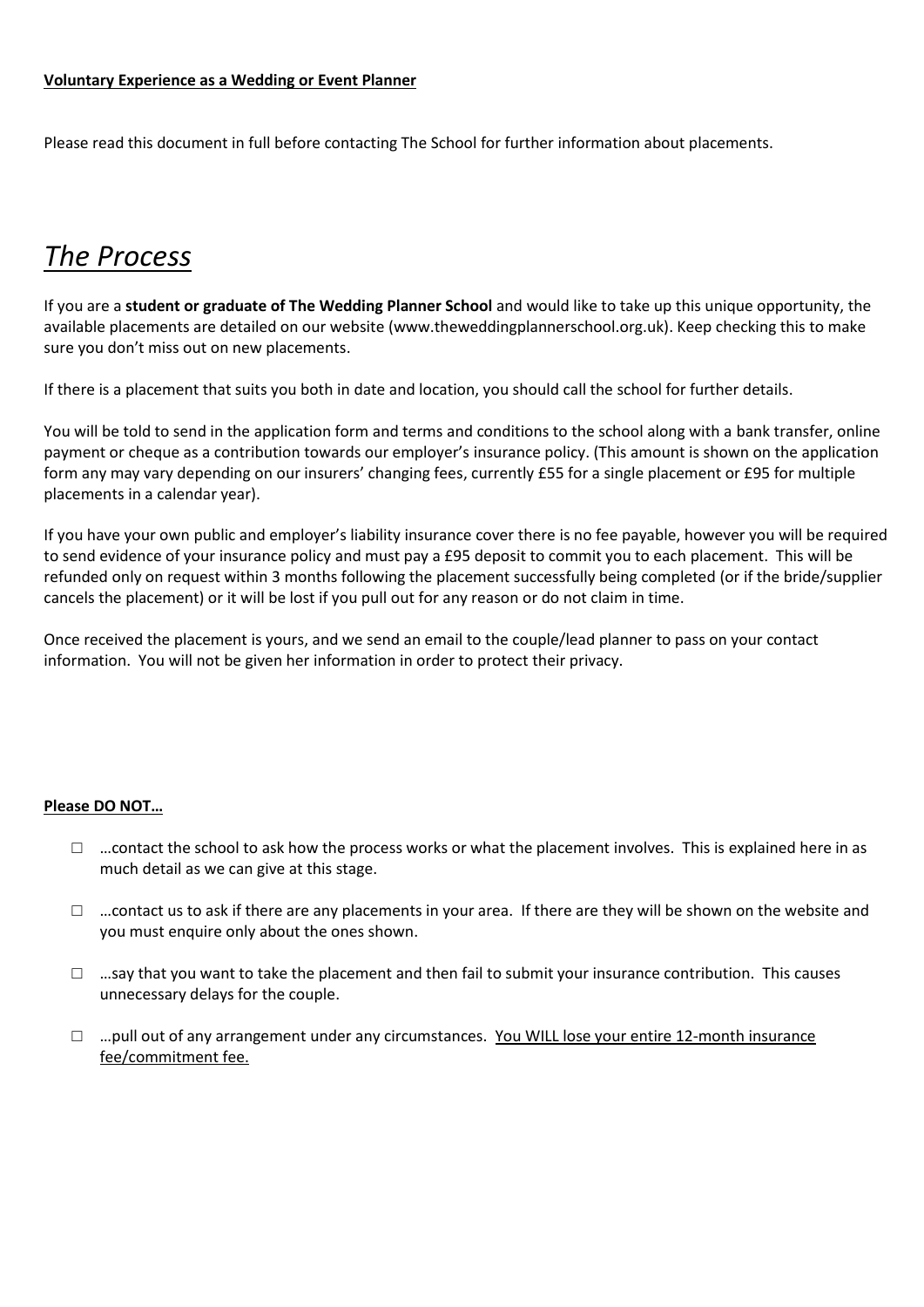

# VOLUNTARY EXPERIENCE OPPORTUNITIES

#### **Summary of the voluntary experience services we offer to couples and suppliers:**

Free consultations – At any stage of the planning, a couple may benefit from an in-depth discussion with a graduate wedding planner about how the day will run, what still needs to be organised, inspiration for designs, and any other things that they would like to know about.

Free wedding co-ordination - Peace of mind for the couple on the wedding day, that all the little things will be taken care of, the schedule will run to plan and any problems will be sorted promptly. You, the graduate wedding planner will be as visible or invisible as the couple require and are expected to help out in any way apart from the following:

> Cooking or preparing food Serving food and drinks Childminding Driving guests or clients around Anything that involves lifting weights of more than 10kgs unless the load can be shared Other dangerous activities, or activities that you personally consider to be beyond your physical strength and endurance; or activities you recognise to be medium-risk or greater.

Free planning services – You may be able to assist brides & grooms who are stuck finding a supplier or venue and need some help with research. You can help them to find a full range of suppliers, point out the benefits and pitfalls of each and give them budget guidelines for planning their wedding.

#### **Service available to wedding suppliers:**

Shadowing Professional Wedding/Event Planners or Wedding Suppliers – Your chance to assist and shadow professional suppliers, learning all about the services they offer and what their role entails, while offering assistance on the day of the wedding. This is a good chance to build relationships and create contacts for your professional life and really getting to grips with aspects of the planning or coordination process from a professional perspective.

#### **General information**

You must refer to your handout and course notes, digital forms or other materials supplied during your course before and during the placement. You will not be supervised by WPS staff in person at any time on the placements unless specified so you must be confident to carry out your placement independently or alongside another graduate or professional. You will not be paid by the clients/suppliers, nor receive expenses, although it is not uncommon to be offered small tips, food and drinks which you are allowed to accept. If gifts are given, you should send a thank you card or email to the person who gave the gift and you may need to declare these on your tax return. As most placements require travel flexibility, we strongly advise that you hold a driving licence and have access to a car.

The placements that are available are shown on [www.theweddingplannerschool.org.uk](http://www.theweddingplannerschool.org.uk/) under 'work experience'. If there is one you would like to take, email the school to check it is still available, then return the application form with terms and conditions, to the school office. Once you have submitted your form and insurance payment (or a copy of your own insurance policy schedule and commitment fee) we will give your contact details to your selected couple or lead planner. **If the couple pulls out for any reason other than your fault, we will return your commitment fee/insurance fee (if this is your first and only placement so far) in full**. Please note that you are committed to taking placements once signed-up. *If you pull out of an arrangement, it lets down your client and us, and we cannot refund any of your insurance/commitment fee under any circumstances, including sickness, pregnancy & bereavement*. Please be certain that you wish to take part *before* applying.

We cannot guarantee that there will be a placement available in your area, but be willing to travel and you will find a placement. Please keep this information handy. **To apply, complete and return the forms on pages 6&7.**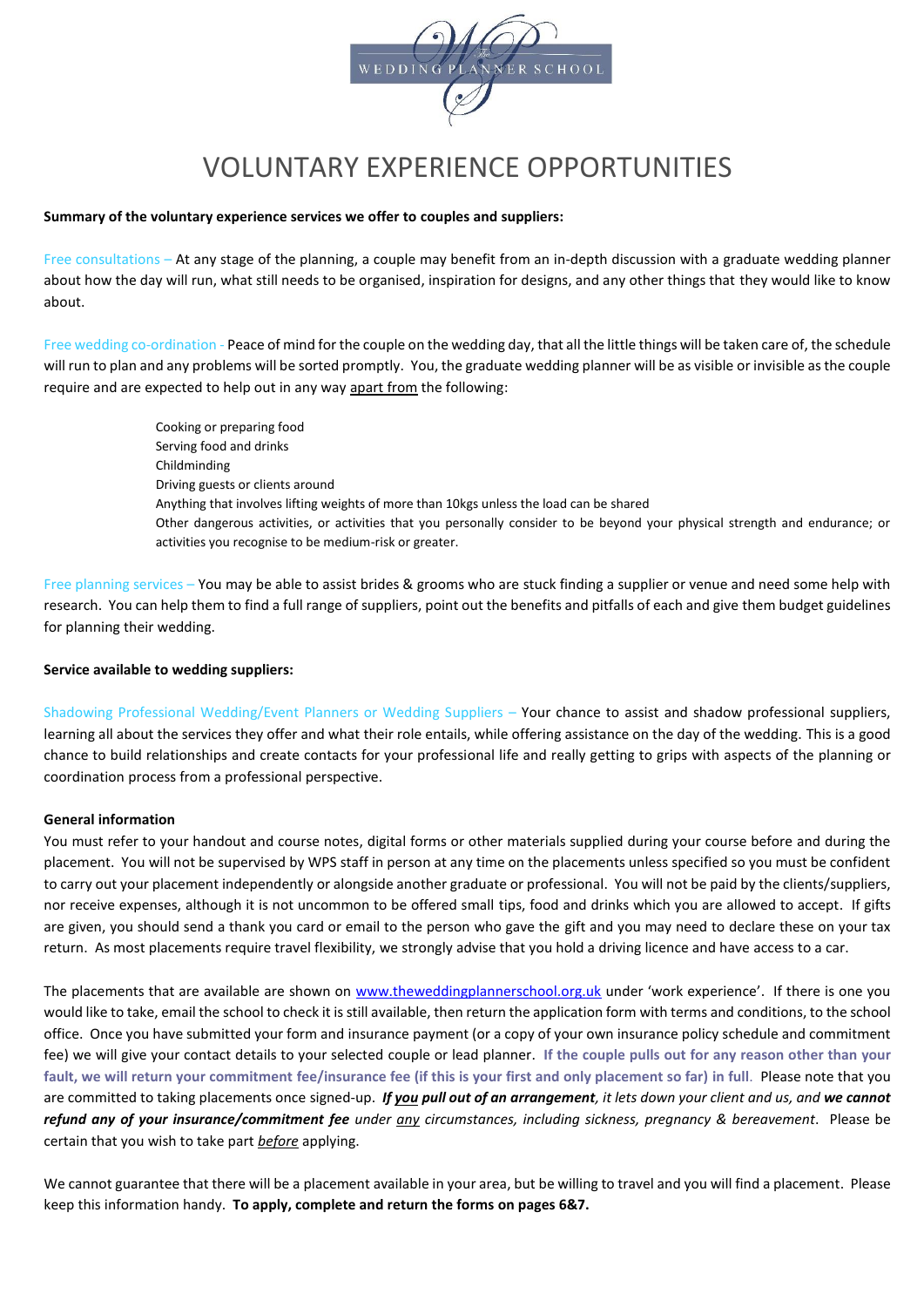# **Top Tips to make your Wedding Experience Placement a Success**

#### *Placements directly with couples (usually in pairs with another WPS graduate)*

Look in your diary and double check what day of the week the placement is on **DON'T** assume it will always be on a weekend. Diarise the date(s) and keep it free, including the night before and the next day in case of travel.

The lead planner is the one who is main point of contact with the clients. The assistant helps the lead planner as required and should be copied into all emails.

Always try to have your first meeting with your couple at the venue (if there is one), if not then at their house but never have the first meeting over the phone unless the client is adamant. Use the client factfind paperwork only when you are doing planning (not just coordinating on the day) for the clients.

About 2 weeks before the wedding hold your final meeting (it may be your only meeting). Follow the pre-wedding coordination questionnaire (find it in your course materials). Use diagrams and pictures to help you with table layouts etc, but obviously if you think of any other questions or they are doing extra things, make sure you ask questions about everything so that you feel confident. Remember to use the questionnaire as a guide and prompt, let the clients do the talking.

You are FAR more knowledgeable than them about weddings in general, so they will be looking to you for confident advice, however they are experts on their own wedding, so ask lots of questions, and ask at each stage… "is there anything in particular you would like ME to be doing at this point?" If they're not sure then make a suggestion and use your initiative at the time.

Usually the timescales the bride and groom allow are a bit unrealistic, so try to flesh out a timeline while you are with them as you go through the questionnaire, you may identify gaps that need to be filled (photos & turnarounds) or time periods that need to be lengthened (e.g. travel time etc), and the meeting is the perfect time to discuss this and make suggestions to the B&G.

Remember to allow time in your timeline for travelling time and give yourself 15-30 minutes before the ceremony to get changed, wash and apply make up.

Be honest with the B&G, if they ask you to do something and you really don't think you will be able to, tell them in advance, it will keep you in good stead for the future. Honesty is the best policy.

**Always** type up your notes from your first meeting, send a copy to the couple and your assistant graduate and ask the clients to sign to confirm that you have understood everything correctly, plus to make any amendments where necessary. This covers you in the event that they didn't tell you to do something and are disappointed that you didn't do it.

If you are coordinating on the day then make sure you arrive with notes and schedule to hand. You should really know the schedule without needing to read it but always refer to it anyway. Don't get complacent.

Know exactly where you are going and allow a large time-contingency.

You should take digital high resolution photos of the event if time allows. Take many pictures of the flowers, table settings, venue, the guests and wedding party, the food and the drinks etc, as long as your photo-taking doesn't interfere with the wedding or your duties. You can keep the photos for your own use (the clients have agreed to this in their terms and conditions) but **only** on the proviso that a copy of the photographs is also sent to us here at the School too.

When the placement is complete, if you had your own insurance, you can roll over any refundable deposit to another placement you want to book on, or request a refund but it must be done within 3 months or it will be lost for good.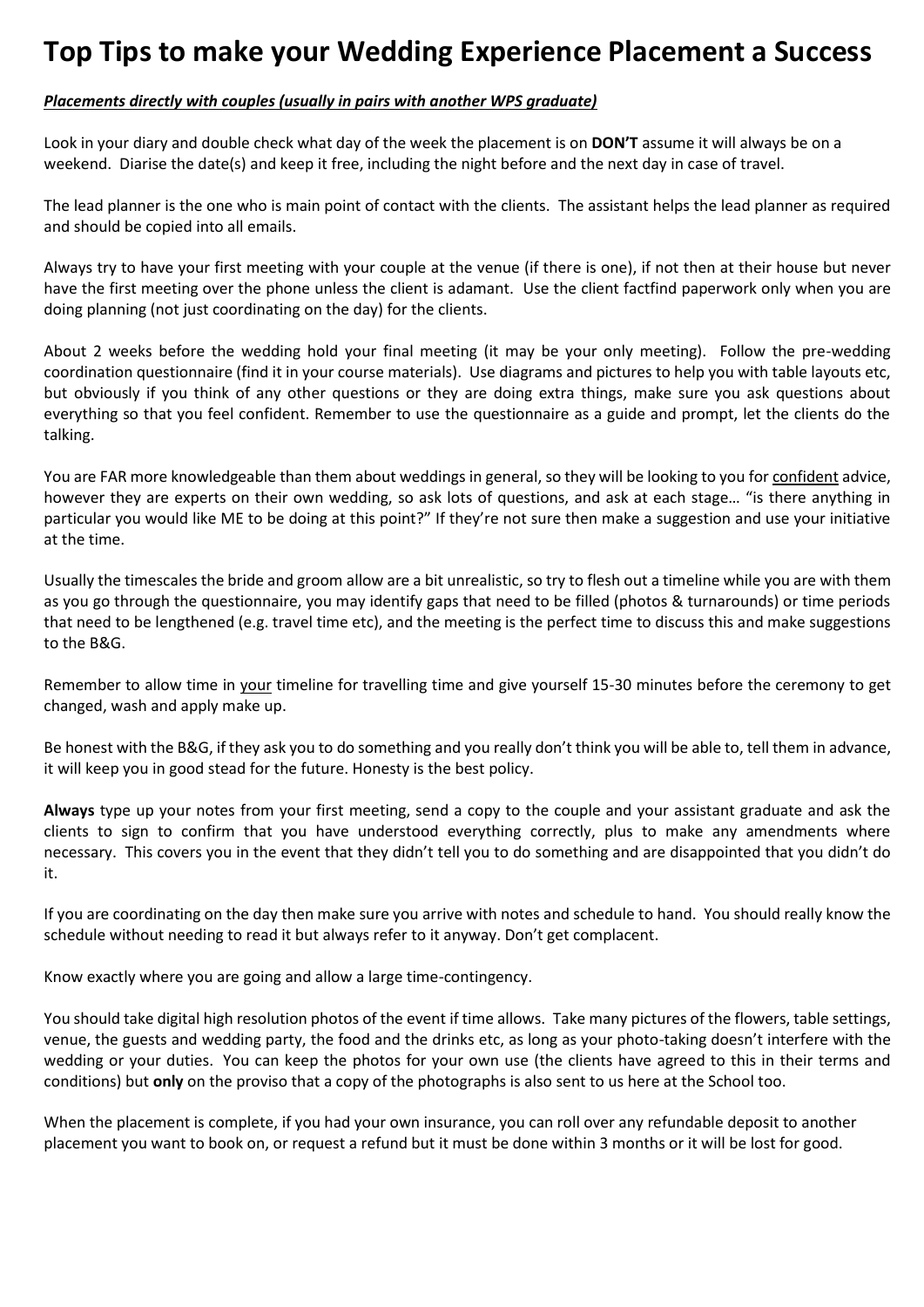#### *Shadowing a Supplier or Planning Professional*

Look in your diary and double check what day of the week the placement is on **DON'T** assume it will always be on a weekend. Diarise the date(s) and keep it free, including the night before and the next day in case of travel.

Wait for your professional to contact you. They are probably very busy, therefore may not contact you until 2-3 weeks before the wedding/event. Do not hound them or ask us to chase unless there are fewer than 14 days to go.

Please follow their instructions keenly, but you may refuse to do anything you consider to be a health and safety breach as per the terms of voluntary experience.

Make a note of the professional's mobile number and email.

When the placement is complete, if you had your own insurance, you can roll over any refundable deposits to another placement you want to book on, or request a refund but it must be done within 3 months or it will be lost for good.

# **FAQ's – Voluntary Experience Placements**

## **What should I do if I have received confirmation from the school but the 'client/professional planner' hasn't contacted me yet?**

- Give the client at least two weeks before contacting us especially if the wedding is more than 6 months away or you are just doing on the day coordination. If after two weeks you haven't heard anything then please email us and we will re-contact the couple.

The basis of the shadowing placements is that you are to assist some very busy professional wedding planners on the day. Bearing in mind that each planner has a dozen or more placements with us each year and are working night and day for the whole spring/summer season, if you contact them beforehand with lists of questions they will stop taking part in this voluntary experience scheme as it is becomes a burden on their time. Therefore we only pass on your details to the planner AFTER you have committed to it and ask that you keep your questions to the absolute essentials (e.g. when and where), unless the planner chooses to communicate more.

#### **How long is a wedding day coordination placement?**

- Expect each placement to last from around 9am until 11pm unless told otherwise and it will involve tasks that crop up on the day, usually including some form of decorating, client and guests management. Some may involve setting up the day before or clearing up the day after, but this will be stated on the description so you should know already if this the case.

#### **What will I be doing?**

- On shadowing placements, the planner may issue you with a to-do list beforehand, but it is just as likely that she won't. Please see your handout from your course literature for a list of possible tasks for on-the-day coordination.

#### **I need accommodation and help finding my way to the placement – can you help?**

No, we expect you to take responsibility for researching these aspects yourself. The professional planners are not usually personally familiar with the immediate area of the wedding as they cover a large number of counties in their region so will be unable to advise. Therefore when looking for accommodation it is best that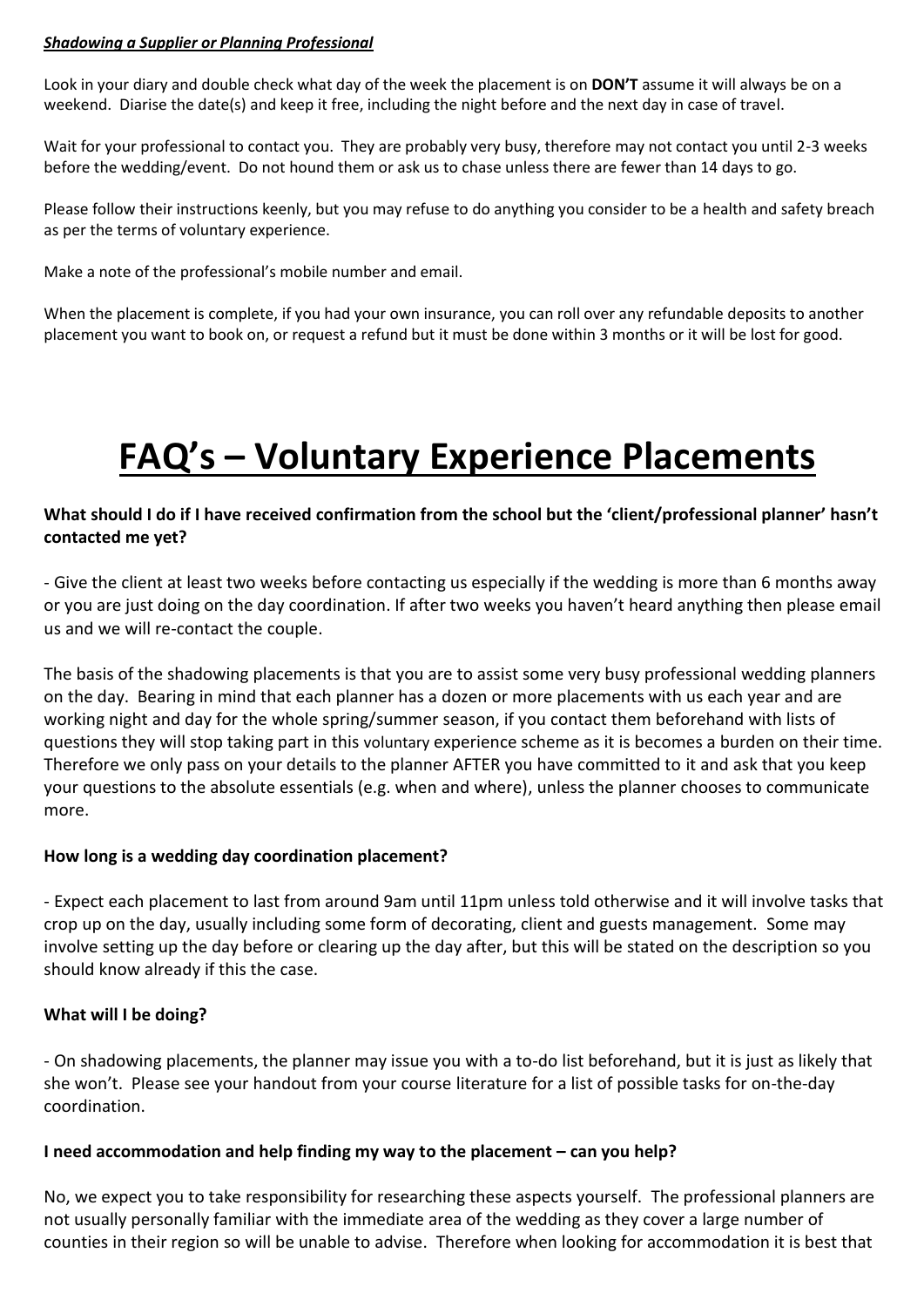you enquire at the venue when known, to see if they have room, or you can use the postcode to search on www.bedandbreakfast.co.uk or www.laterooms.com for something else nearby (reviews are available online).

## **What should I do if the 'client/professional' tells me she doesn't want me to volunteer on the event anymore and cancels?**

- If the clients inform you that they no longer want you to assist with the event then please contact us right away. We will then be able to either refund your placement fee or you can choose another placement and we will roll over the fee without penalty. If the clients/professional have rejected you because they are not happy with your outcomes or you haven't made a very good impression, we will not refund your insurance fee.

## **What should I do if the 'clients' are rude to me or I find their event offensive?**

- If the client is rude then you need to find out what it is that has caused them to lose respect for you by politely broaching the subject with them face to face. It may be that they don't trust your ability yet or it could just be that they are simply a bit insensitive to your emotions or even slightly autistic. There may also be cultural disparity between what seems rude to you and to them. Try not to take their comments or criticism personally, use it to help you develop a better style and recognise your areas for development.

- If you feel their event design is offensive to your beliefs and you absolutely cannot continue then please contact us straight away by email.

- We may give you advice or contact the client to see if something can be sorted out. Our decision as to whether you or the client is being unreasonable is final. If we find that your behaviour is the cause of the problem the placement will be cancelled and you will be instructed to follow cancellation procedure below. If we deem that the client has been unreasonable we will allow you to leave the placement or transfer without penalty.

## **What should I do if the clients are expecting me to do tasks I am not capable of or is far too copious for me to do unpaid?**

- The key is prevention. Determine what is reasonable in your very first meeting. It is will be personal to you. Sit down with the client and tell them politely face to face what you are able to do and what would constitute extra work. Try to negotiate with them what is acceptable under the terms of the placement. If they want you to do more than 2-3 days worth of volunteering then they know they should be paying you for the excess time. They agreed to this when they signed their booking form. Do not hold negotiations by email, all discussion should be verbal and then followed up in writing afterwards.

## **What should I do if I need to cancel the placement?**

- If you need to cancel your placement, then you need to tell the client verbally first, then follow it up with a letter of apology to the client. We take cancellations very seriously and you will be chased for outstanding fees by our appointed collectors. This is clearly explained in the terms and conditions which you will have signed to accept the placement. ONLY when the placement is successfully completed, if you had your own insurance, you can roll over any refundable deposits to another placement you want to book on, or request your refund but it must be done within 3 months or it will be lost for good.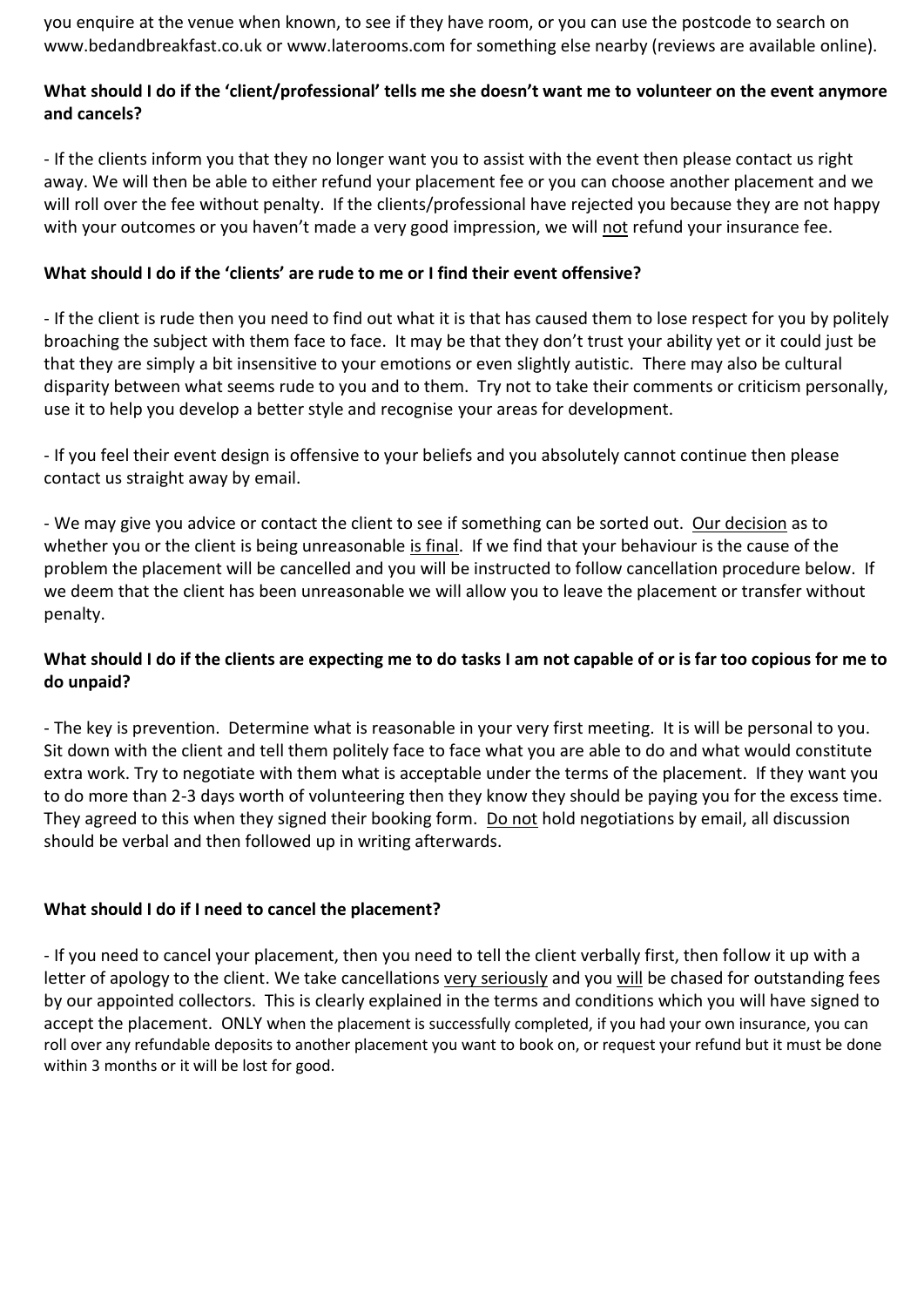## TERMS & CONDITIONS & NON DISCLOSURE AGREEMENT FOR VOLUNTARY EXPERIENCE

- 1) All voluntary experience personnel are expected to follow the same rules as professional wedding planners in terms of conduct. It costs us a huge amount of time and money to instruct, administer and insure a voluntary zexperience candidate so we must ensure that you benefit from the experience.
- 2) You must adhere to any health & safety instructions given by your client, suppliers or supervisors and not endanger yourself or anyone else in the course of your activities. You should understand that all activities are at your own risk and should you not wish to partake in any activity for health & safety reasons you are under no obligation to do so. Some activities may have risk inherent and you must sign a further disclaimer in some cases in order to participate. The WPS accepts no responsibility for injury, loss or illness resulting from your participation in any experience activities.
- 3) While carrying out voluntary experience or shadowing you are effectively a representative of the Wedding Planner School (WPS) and must be presented immaculately at all times. You must not engage in any activities which would damage the activities or reputation of the school. These include but are not limited to: illegal activities, drunk or disorderly conduct, dangerous driving or any road-related offences (however minor), lewd or indecent acts.
- 4) You will not normally be entitled to wages or expenses, and you should not ask the clients for payment. However should a client offer gratuities, these may accepted graciously and with thanks.
- 5) Any documents, information or contacts which you are privy to, or come across during your placement must not be copied, utilised or shared outside the WPS. Any suspected information theft or copyright breach will be dealt with by external legal authorities and can result in huge penalties.
- 6) These terms and conditions are applicable to any activity under the remit of the WPS or any other name that we or your supervisors operate under or alongside as contractors. In some cases, the experience placement will have been carefully negotiated with a couple, wedding supplier or supervisor and you should not do anything to negatively affect the operations of those people.
- 7) Once you have submitted your form and insurance fee (or insurance policy and commitment fee), we will give your contact details to your selected couple or supplier, as well as other WPS graduates participating in the placement with you. The submission of this form acts as permission from you for WPS to pass on your name, telephone numbers and email address to the couple, supplier, supervisor and other WPS graduates on the placement.
- 8) If the couple or supplier pulls out for any reason, we will return your insurance fee (if this is your first and only placement so far)/commitment fee (if applicable) in full. Please note that you are committed to taking placements once we have advertised in your area. *If you pull out of an arrangement, it lets down any bride and groom, or supplier, that is interested, and we cannot refund any part of your insurance/commitment fee under any circumstances, including sickness, pregnancy & bereavement*.
- 9) You will be required to pay any insurance excess if you make a claim on the WPS insurance policy or your own personal insurance policies. The excess varies depending on the claim made.
- 10) All candidates must be 18 years of age or older or accompanied by their legal guardian who should sign below on the candidate's behalf.

YOU MUST BE LEGALLY PERMITTED TO WORK IN THE UK EVEN THOUGH THIS IS A VOLUNTARY PLACEMENT.

I confirm that I have read, understood and am happy to comply with the above terms and conditions of voluntary experience. Ignorance is no defence: If I maliciously or accidentally break these and any other conditions set, I may be subject to legal action and will be immediately forced to terminate any ties with the WPS and will receive no refund of my associated deposits or fees. I renounce any responsibility from the WPS with regards to my health and safety.

| Signed |                                | <b>Name</b> |                  | Date |
|--------|--------------------------------|-------------|------------------|------|
|        | voluntary experience candidate |             |                  |      |
|        | Agreed by                      |             | On behalf of WPS | Date |